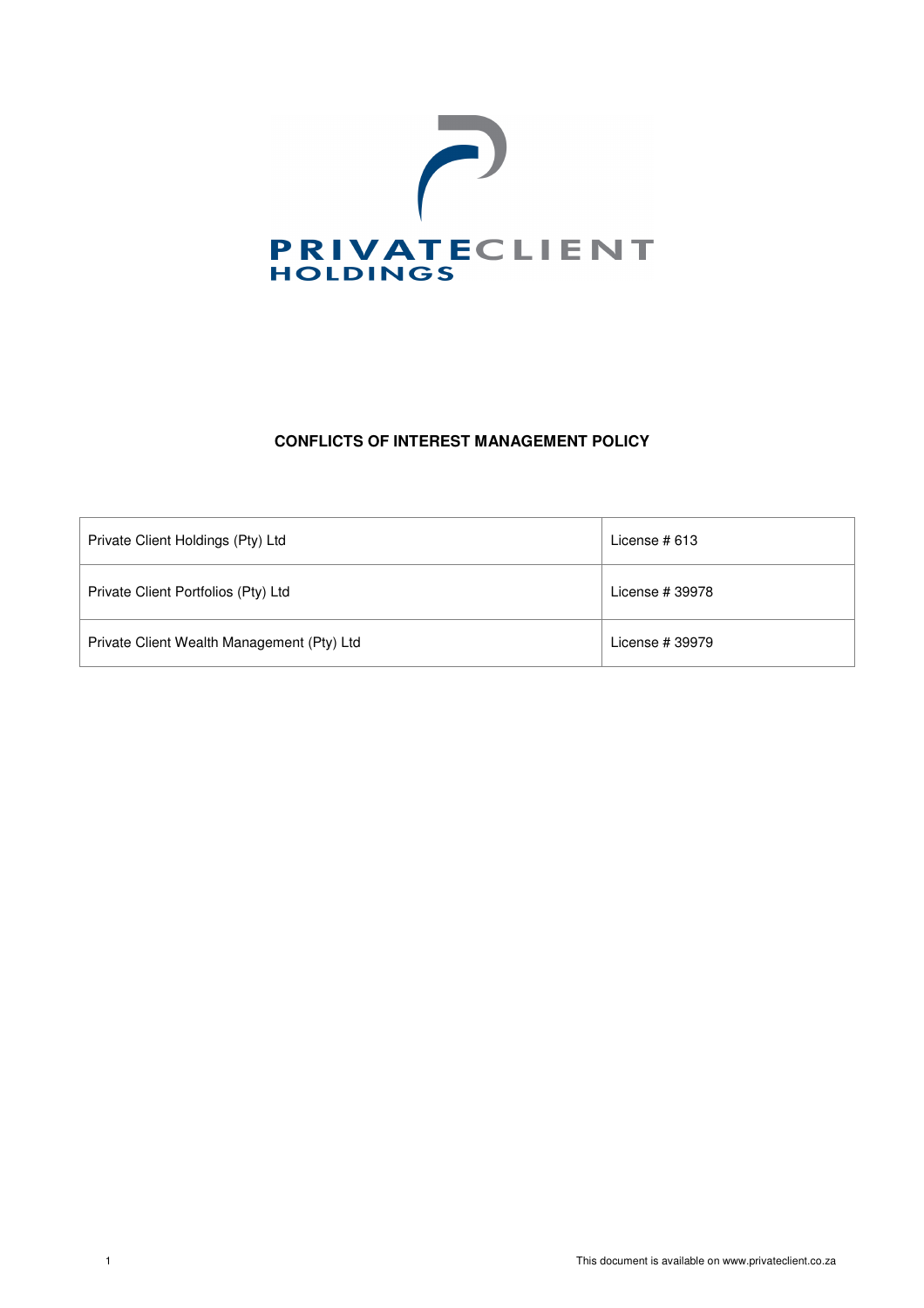## **1. INTRODUCTION TO CONFLICT OF INTEREST**

In light of the recent Conflicts of Interest regulations, a review of all current controls and procedures in terms of managing conflicts of interest is necessary.

The amendment to the General Code of Conduct for Financial Services Providers and Representatives sets out provisions regarding the treatment of Conflicts of Interest.

The general principles of the new regulations provide as follows:

- Financial Services Providers (FSP's) must avoid, and where this is not possible, mitigate conflicts of interest.
- All actual or potential conflicts of interest in respect of a client must be disclosed to that client in writing and must include: the disclosure of all ownership or financial interests (excluding immaterial financial interests) that the FSP or representative has or is eligible for, and the nature of any relationship or arrangement with a third party that gives rise to a conflict of interest

## **2. DEFINITIONS**

| "PCH"<br>"PCP"<br>"PCWM"        | Private Client Holdings (Pty) Ltd reg no: 1997/010509/07<br>Private Client Portfolios (Pty) Ltd reg no: 1971/010221/07<br>Private Client Wealth Management (Pty) Ltd, reg no 1997/012036/07<br>(hereinafter referred to as PCH)                                                                                                                                                                                                                                                   |
|---------------------------------|-----------------------------------------------------------------------------------------------------------------------------------------------------------------------------------------------------------------------------------------------------------------------------------------------------------------------------------------------------------------------------------------------------------------------------------------------------------------------------------|
| "FSP"                           | Financial Services Provider authorised in terms of the Financial Services and<br>Intermediary Act 2002                                                                                                                                                                                                                                                                                                                                                                            |
| "C.O.I"                         | Conflict of Interest                                                                                                                                                                                                                                                                                                                                                                                                                                                              |
| "Kl"                            | A Key individual                                                                                                                                                                                                                                                                                                                                                                                                                                                                  |
| "Responsible Person"            | A Key individual, representative or employee of the FSP                                                                                                                                                                                                                                                                                                                                                                                                                           |
| "Financial Interest"            | Any cash, cash equivalent, voucher, gift, service, advantage, benefit, discount,<br>domestic or foreign travel, hospitality, accommodation, sponsorship, other<br>incentive or valuable consideration                                                                                                                                                                                                                                                                             |
| "Ownership Interest"            | Any equity or ownership interest, for which fair value was paid by the owner, other<br>than equity or an ownership interest held as an approved nominee on behalf of<br>another person; and includes any dividend, profit share or similar benefit derived<br>from that equity or ownership interest                                                                                                                                                                              |
| "Immaterial Financial Interest" | Means any financial interest with a determinable monetary value, the aggregate of<br>which does not exceed R1 000 in any calendar year from the same third party in<br>that calendar year received by $-$<br>a provider who is a sole proprietor; or<br>a representative for that representative's direct benefit;<br>a provider, who for its benefit or that of some or all of its representatives,<br>aggregates the immaterial financial interest paid to its representatives" |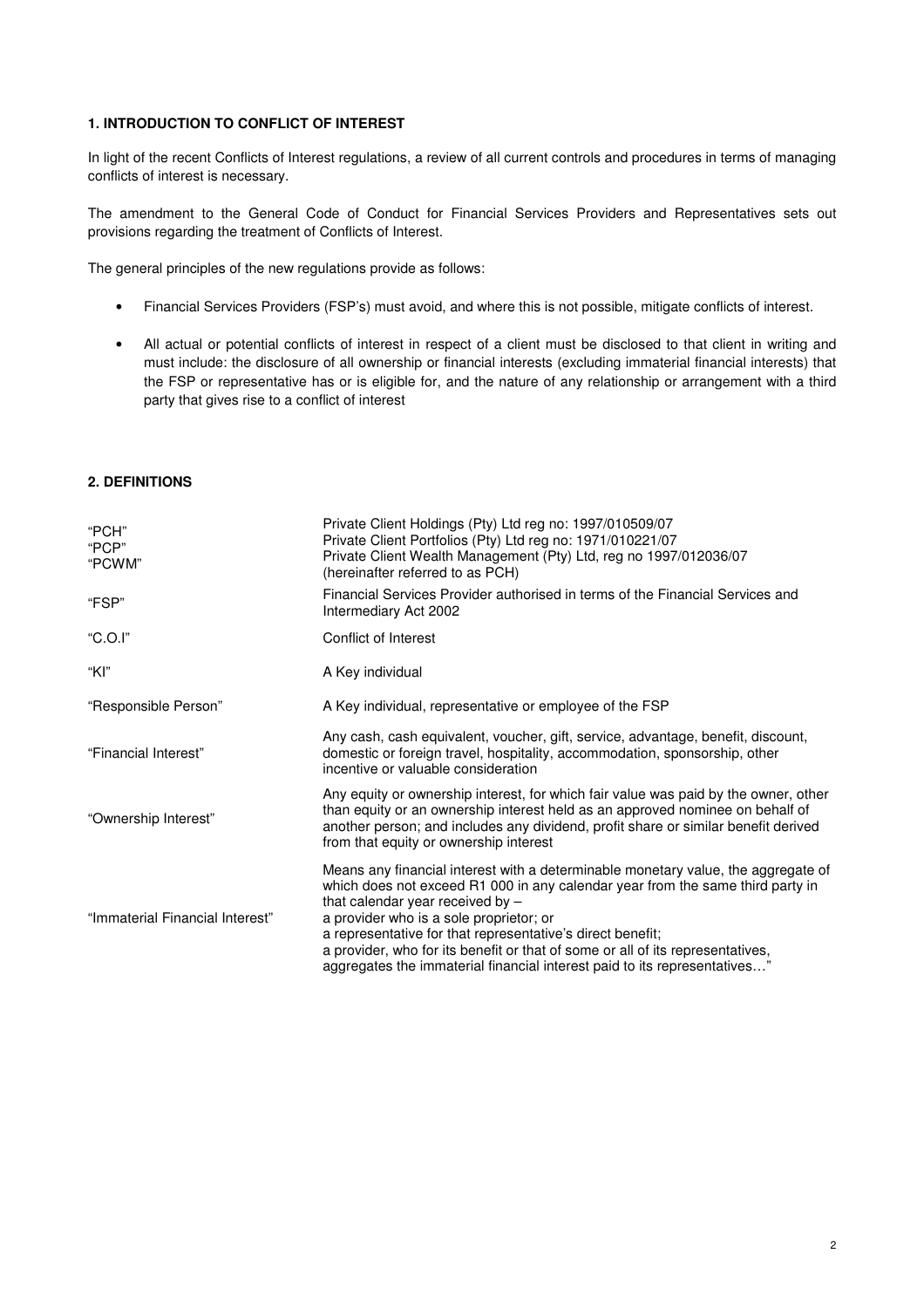# **3. CONFLICTS OF INTEREST MANAGEMENT POLICY FRAMEWORK-CONTROLS & PROCEDURES**

# **CONFLICTS OF INTEREST - FSP PROCEDURES / STEPS TO TAKE**

IDENTIFY CONFLICT OF INTEREST





ESCALATE TO APPOINTED CONFLICTS OFFICER FOR ASSESSMENT **\*2** 



LOG IN MASTER CONFLICTS REGISTER BY INTERNAL COMPLIANCE OFFICER **\*1**



SENIOR MANAGEMENT / CONFLICTS OFFICER TO ASSESS CONFLICT FOR MATERIALITY (FINANCIAL INTEREST) **\*3**



## DECISION MADE AS TO MATERIALITY



PROCEED AVOID AND A SERVER AND A VOID AND A VOID A VOID AND A VOID A VOID A VOID A VOID A VOID A VOID A VOID A



DISCLOSURE REQUIRED LOG REASON FOR AVOIDING CONFLICT IN REGISTER



LOG REASON FOR ACCEPTANCE IN THE MASTER CONFLICTS REGISTER



MONITOR FOR COMPLIANCE (ongoing)

**Guide** \*1. Log the date and contents of the C.O.I (real, existing or potential)

\*2. Can be communicated via email but must be in writing to the "conflicts officer". All correspondence relating to conflict to be placed in a company conflicts file

\*3. Conflicts officer to liaise with the compliance function to evaluate the conflict and to decide which mechanism to be used to manage conflict (control, avoid or disclose)

If the conflict can be resolved immediately, take the necessary action and advise compliance thereof. The on-going status of the conflict is to be recorded in the register. If the conflict requires further clarity and investigation by any other party, insert comments as appropriate in the appropriate register.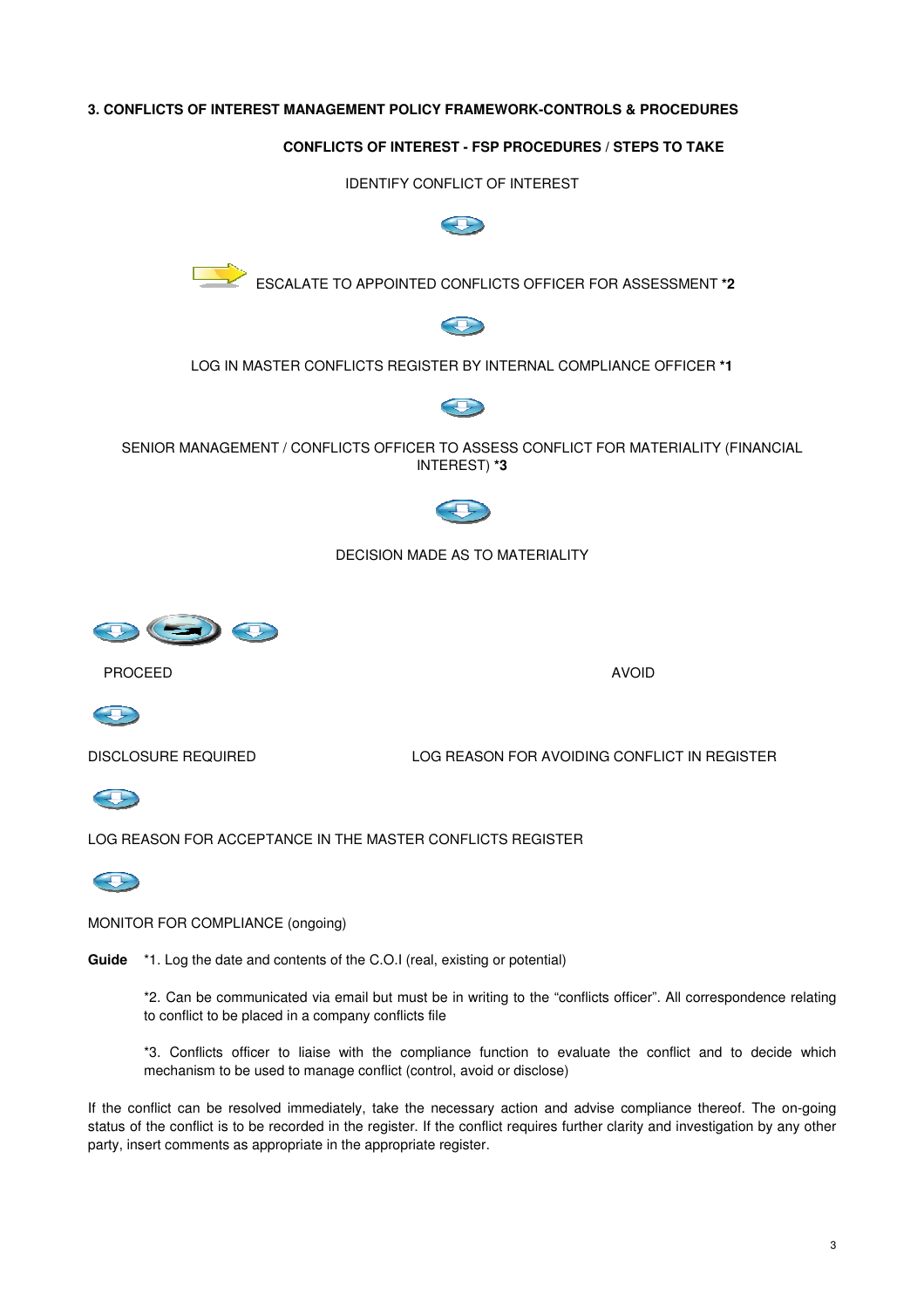## **4. NOTES TO PROCEDURES**

- 1. Assign a senior member of staff (To be internally known as the Conflicts Officer) with primary responsibility for identifying, recording and managing conflicts of interest. If an external compliance officer is appointed, it may be that the FSP will appoint an internal conflicts officer who will liaise with the compliance function directly to effectively manage conflict situations.
- 2. The "Conflicts Officer" will advise all relevant staff of:
	- The definition of 'conflict of interest';
	- The main features; and
	- Examples or possible conflicts of interest that may emerge
- 3. At the same time the Conflicts Officer will co-ordinate a questionnaire (annual) of directors and relevant staff, requiring them to assess all aspects of their responsibilities and their business relationships, with a view to identifying actual or potential conflicts (and circumstances that might be perceived as conflicts). Directors, managers and internal legal and compliance officers should attempt to identify conflicts across the business, while other staff will focus on their individual circumstances.

Even when individuals completing the questionnaire are confident that objective financial advice will be provided, in spite of a potential conflict, they should report the conflict: clients and regulators may not easily be persuaded that advice was objective.

- 4. The "Conflicts Officer" together with compliance will assess the seriousness of identified possible conflicts, and will determine (in consultation with senior management) how the conflict should be managed. Typically, this can involve:
- 4.1 If current disclosures constitute adequate management
- 4.2 What further disclosures would constitute adequate management?
- 4.3 Whether or not disclosure alone can adequately manage the conflict. Where it cannot, all stakeholders can decide how the conflict should be avoided, or whether the conflict should be referred for prompt board consideration.
- 5. The Conflicts Officer will keep adequate records of the controls management process, from identification through to effective resolution of the conflict.
- 6. The Compliance Officer can prepare a report on the management of conflicts of interest, for the Board to consider at intervals appropriate to the business.
- 7. Conflicts of interest will become a standing agenda item for Board meetings.
- 8. Procedures can be drafted and adopted by the Board to form part of the compliance documentation, addressing the above steps and responsibilities.
- 9. The C.O.I procedures and their efficacy in operation will be reviewed by senior management of the FSP in conjunction with compliance.

#### **ROLE OF COMPLIANCE**

Compli-Serve, as compliance officers of the FSP, is in a position to assist the FSP in facilitating the handling of any identified conflict relating to the FSP. This may involve assessing and evaluating the conflict with the FSP, decide upon, and implement, an appropriate response to the conflict.

Compli-Serve to ensure conflict-monitoring procedures are in place to ensure that any non-compliance with the FSP's conflicts management arrangements are identified and appropriately acted on.

As part of the conflict arrangements Compli-Serve will include measures such as meeting with affected staff as appropriate, conduct periodic reviews of the business operation and conduct periodic reviews of client files and other appropriate documentation. Compli-Serve will monitor all conflicts documentation as part of its wider scale monitoring programme with the FSP.